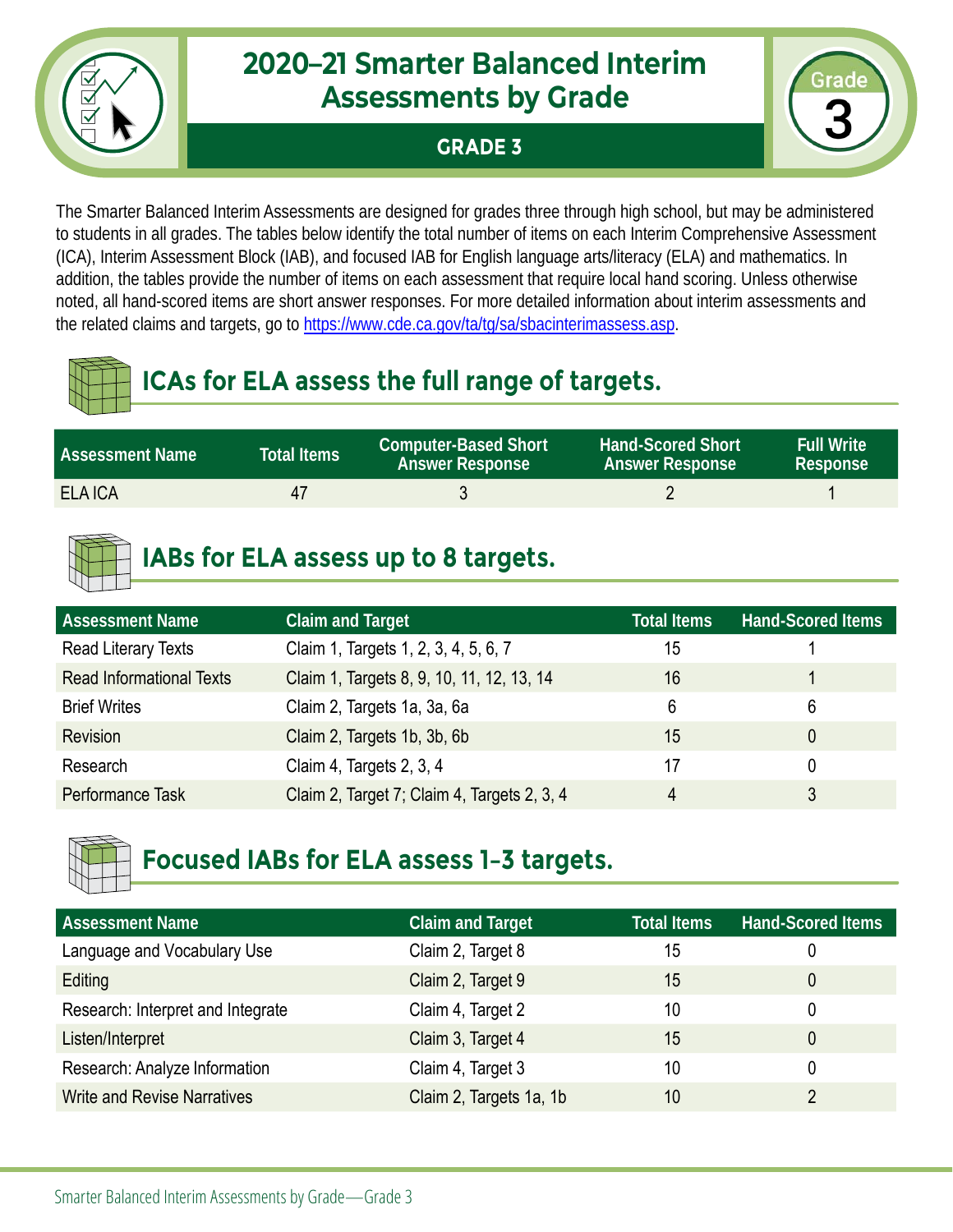| <b>Assessment Name</b> | Total Items | <b>Computer-Based Short</b><br><b>Answer Response</b> | <b>Hand-Scored Short</b><br><b>Answer Response</b> | <b>Full Write</b><br>Response |
|------------------------|-------------|-------------------------------------------------------|----------------------------------------------------|-------------------------------|
| <b>Mathematics ICA</b> | 35          |                                                       |                                                    |                               |



## **IABs for mathematics assess up to 8 targets.**

| <b>Assessment Name</b>                      | <b>Claim and Target</b>                  | <b>Total Items</b> | <b>Hand-Scored Items</b> |
|---------------------------------------------|------------------------------------------|--------------------|--------------------------|
| Operations and Algebraic<br><b>Thinking</b> | Claim 1, Targets A, B, C, D              | 15                 |                          |
| Measurement and Data                        | Claim 1, Targets G, H, I, J              | 15                 |                          |
| Performance Task                            | A range of targets in Claims 2, 3, and 4 |                    | $\Delta$                 |

| <b>Assessment Name</b>                                          | <b>Claim and Target</b> | <b>Total Items</b> | <b>Hand-Scored Items</b> |
|-----------------------------------------------------------------|-------------------------|--------------------|--------------------------|
| Multiplication and Division: Interpret,<br>Represent, and Solve | Claim 1, Target A       | 12                 | 0                        |
| Properties of Multiplication and Division                       | Claim 1, Target B       | 11                 | 0                        |
| Multiply and Divide within 100                                  | Claim 1, Target C       | 14                 | 0                        |
| Number and Operations in Base Ten                               | Claim 1, Target E       | 14                 | 0                        |
| <b>Number and Operations-Fractions</b>                          | Claim 1, Target F       | 14                 | 0                        |
| Geometry                                                        | Claim 1, Target K       | 12                 | 0                        |

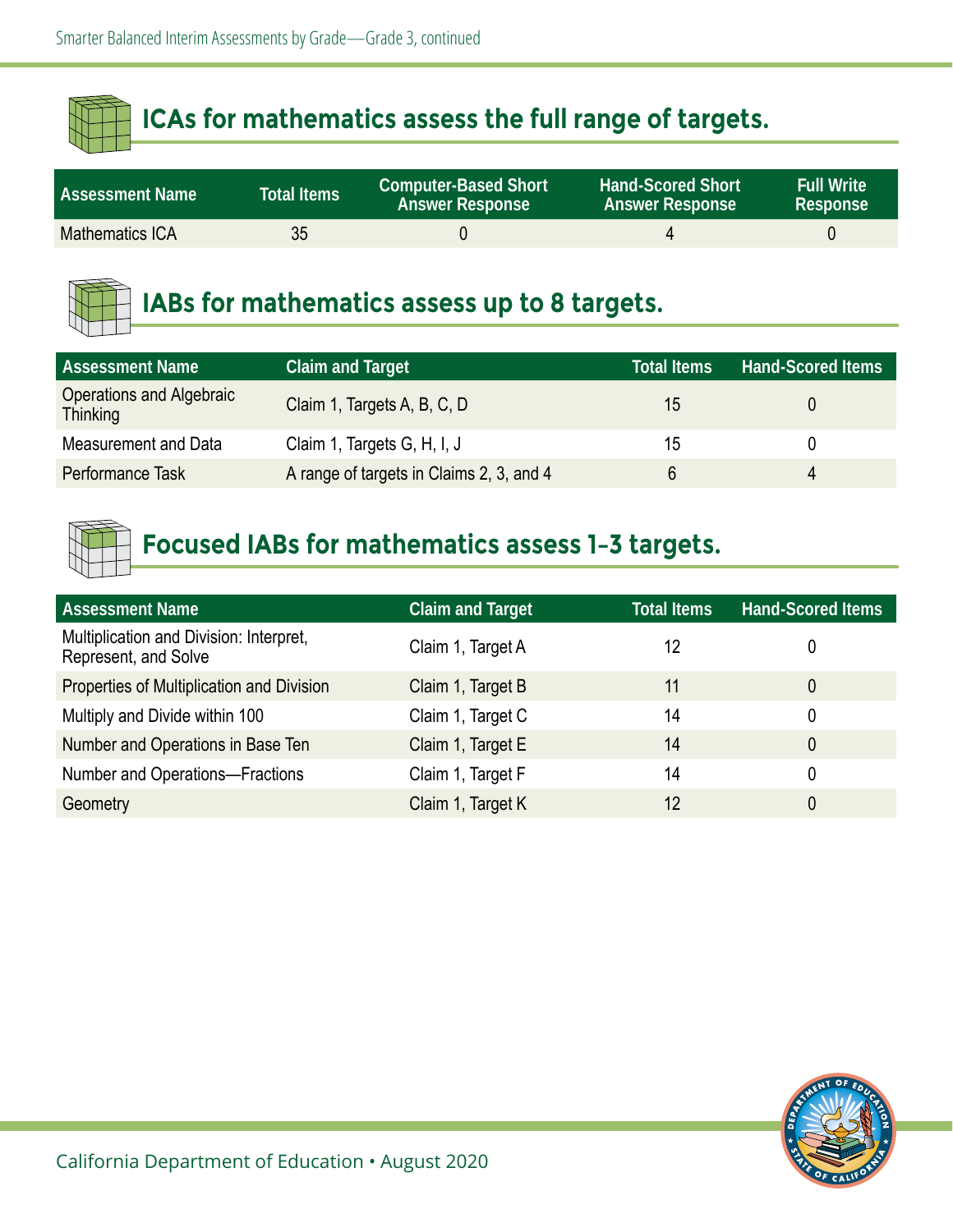

#### **GRADE 4**



The Smarter Balanced Interim Assessments are designed for grades three through high school, but may be administered to students in all grades. The tables below identify the total number of items on each Interim Comprehensive Assessment (ICA), Interim Assessment Block (IAB), and focused IAB for English language arts/literacy (ELA) and mathematics. In addition, the tables provide the number of items on each assessment that require local hand scoring. Unless otherwise noted, all hand-scored items are short answer responses. For more detailed information about interim assessments and the related claims and targets, go to [https://www.cde.ca.gov/ta/tg/sa/sbacinterimassess.asp.](https://www.cde.ca.gov/ta/tg/sa/sbacinterimassess.asp)

# **ICAs for ELA assess the full range of targets.**

| <b>Assessment Name</b> | <b>Total Items</b> | <b>Computer-Based Short</b><br><b>Answer Response</b> | <b>Hand-Scored Short</b><br><b>Answer Response</b> | <b>Full Write</b><br>Response |
|------------------------|--------------------|-------------------------------------------------------|----------------------------------------------------|-------------------------------|
| <b>ELA ICA</b>         | 48                 |                                                       |                                                    |                               |

# **IABs for ELA assess up to 8 targets.**

| <b>Assessment Name</b>          | <b>Claim and Target</b>                     | Total Items | <b>Hand-Scored Items</b> |
|---------------------------------|---------------------------------------------|-------------|--------------------------|
| Read Literary Texts             | Claim 1, Targets 1, 2, 3, 4, 5, 6, 7        | 15          |                          |
| <b>Read Informational Texts</b> | Claim 1, Targets 8, 9, 10, 11, 12, 13, 14   | 14          |                          |
| <b>Brief Writes</b>             | Claim 2, Targets 1a, 3a, 6a                 | 6           | 6                        |
| Revision                        | Claim 2, Targets 1b, 3b, 6b                 | 15          |                          |
| Research                        | Claim 4, Targets 2, 3, 4                    | 18          |                          |
| Performance Task                | Claim 2, Target 7; Claim 4, Targets 2, 3, 4 | 4           |                          |



| <b>Assessment Name</b>             | <b>Claim and Target</b> | <b>Total Items</b> | <b>Hand-Scored Items</b> |
|------------------------------------|-------------------------|--------------------|--------------------------|
| Language and Vocabulary Use        | Claim 2, Target 8       | 14                 | 0                        |
| Editing                            | Claim 2, Target 9       | 15                 | 0                        |
| Research: Interpret and Integrate  | Claim 4, Target 2       | 12                 | 0                        |
| Listen/Interpret                   | Claim 3, Target 4       | 14                 | 0                        |
| Research: Analyze Information      | Claim 4, Target 3       | 10                 | 0                        |
| <b>Write and Revise Narratives</b> | Claim 2, Targets 1a, 1b | 10                 |                          |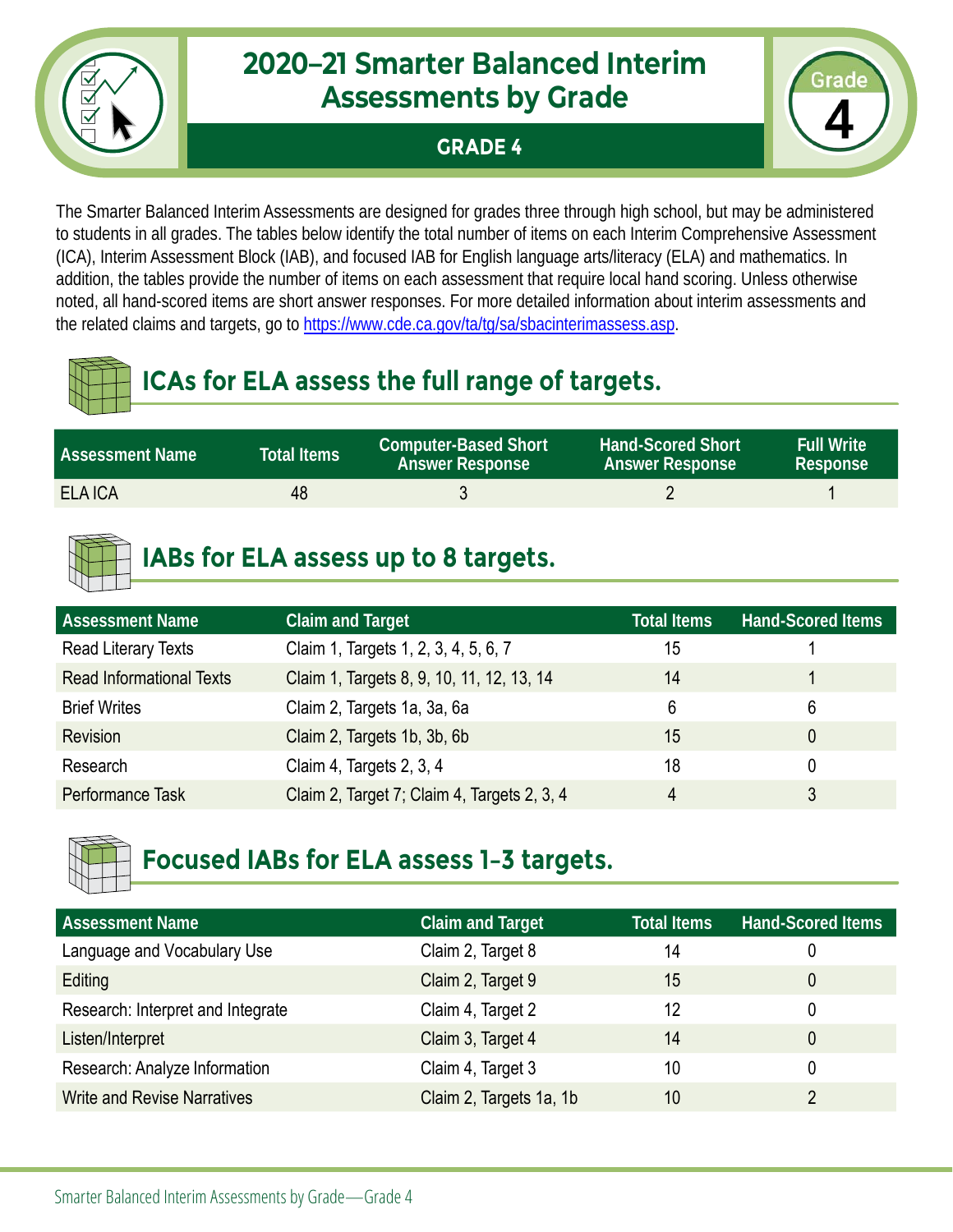| <b>Assessment Name \</b> | <b>Total Items</b> | <b>Computer-Based Short</b><br><b>Answer Response</b> | <b>Hand-Scored Short</b><br><b>Answer Response</b> | <b>Full Write</b><br>Response |
|--------------------------|--------------------|-------------------------------------------------------|----------------------------------------------------|-------------------------------|
| Mathematics ICA          | 34                 |                                                       |                                                    |                               |



#### **IABs for mathematics assess up to 8 targets.**

| <b>Assessment Name</b>                   | <b>Claim and Target</b>                  | <b>Total Items</b> | <b>Hand-Scored Items</b> |
|------------------------------------------|------------------------------------------|--------------------|--------------------------|
| <b>Operations and Algebraic Thinking</b> | Claim 1, Targets A, B, C                 | 16                 |                          |
| Number and Operations-Fractions          | Claim 1, Targets F, G, H                 | 15                 |                          |
| <b>Measurement and Data</b>              | Claim 1, Targets I, J, K                 | 15                 |                          |
| Number and Operations in Base Ten        | Claim 1, Targets D, E                    | 15                 |                          |
| Performance Task                         | A range of targets in Claims 2, 3, and 4 | 6                  | 4                        |



| <b>Assessment Name</b>                              | <b>Claim and Target</b> | <b>Total Items</b> | <b>Hand-Scored Items</b> |
|-----------------------------------------------------|-------------------------|--------------------|--------------------------|
| Four Operations: Interpret, Represent,<br>and Solve | Claim 1, Target A       | 14                 |                          |
| <b>Fraction Equivalence and Ordering</b>            | Claim 1, Target F       | 13                 |                          |
| <b>Fractions and Decimal Notation</b>               | Claim 1, Target H       | 13                 |                          |
| Geometry                                            | Claim 1, Target L       |                    |                          |

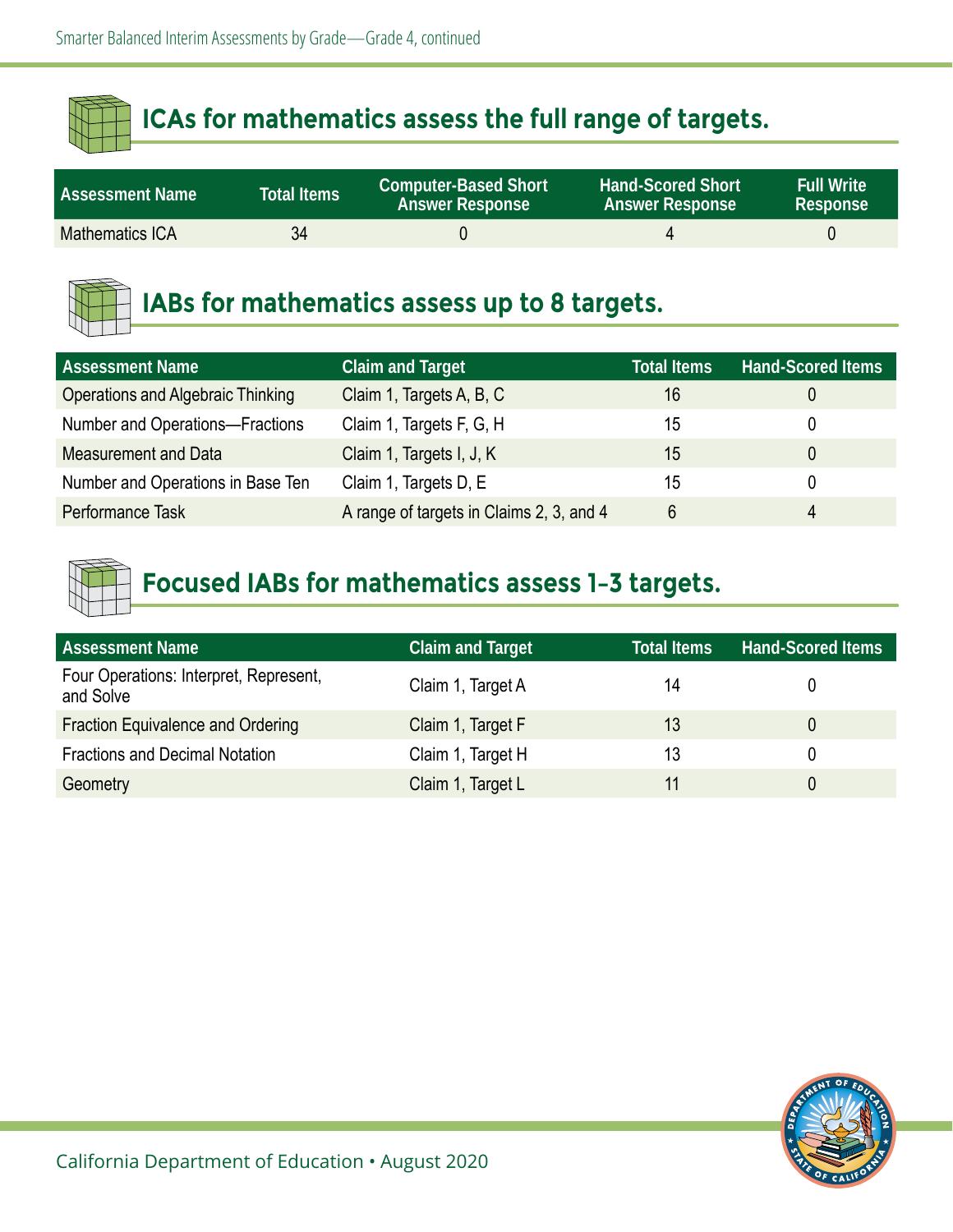#### **GRADE 5**



The Smarter Balanced Interim Assessments are designed for grades three through high school, but may be administered to students in all grades. The tables below identify the total number of items on each Interim Comprehensive Assessment (ICA), Interim Assessment Block (IAB), and focused IAB for English language arts/literacy (ELA) and mathematics. In addition, the tables provide the number of items on each assessment that require local hand scoring. Unless otherwise noted, all hand-scored items are short answer responses. For more detailed information about interim assessments and the related claims and targets, go to [https://www.cde.ca.gov/ta/tg/sa/sbacinterimassess.asp.](https://www.cde.ca.gov/ta/tg/sa/sbacinterimassess.asp)

# **ICAs for ELA assess the full range of targets.**

| <b>Assessment Name</b> | <b>Total Items</b> | <b>Computer-Based Short</b><br><b>Answer Response</b> | <b>Hand-Scored Short</b><br><b>Answer Response</b> | <b>Full Write</b><br>Response |
|------------------------|--------------------|-------------------------------------------------------|----------------------------------------------------|-------------------------------|
| <b>ELA ICA</b>         | Δ1                 |                                                       |                                                    |                               |

# **IABs for ELA assess up to 8 targets.**

| <b>Assessment Name</b>          | <b>Claim and Target</b>                     | <b>Total Items</b> | <b>Hand-Scored Items</b> |
|---------------------------------|---------------------------------------------|--------------------|--------------------------|
| Read Literary Texts             | Claim 1, Targets 1, 2, 3, 4, 5, 6, 7        | 14                 |                          |
| <b>Read Informational Texts</b> | Claim 1, Targets 8, 9, 10, 11, 12, 13, 14   | 15                 | 2                        |
| <b>Brief Writes</b>             | Claim 2, Targets 1a, 3a, 6a                 | 6                  | 6                        |
| Revision                        | Claim 2, Targets 1b, 3b, 6b                 | 15                 |                          |
| Research                        | Claim 4, Targets 2, 3, 4                    | 18                 |                          |
| Performance Task                | Claim 2, Target 7; Claim 4, Targets 2, 3, 4 | 4                  |                          |



| <b>Assessment Name</b>             | <b>Claim and Target</b> | <b>Total Items</b> | <b>Hand-Scored Items</b> |
|------------------------------------|-------------------------|--------------------|--------------------------|
| Language and Vocabulary Use        | Claim 2, Target 8       | 15                 | 0                        |
| Editing                            | Claim 2, Target 9       | 14                 | 0                        |
| Research: Interpret and Integrate  | Claim 4, Target 2       | 12                 | 0                        |
| Listen/Interpret                   | Claim 3, Target 4       | 14                 | 0                        |
| Research: Analyze Information      | Claim 4, Target 3       | 10                 | 0                        |
| <b>Write and Revise Narratives</b> | Claim 2, Targets 1a, 1b | 10                 |                          |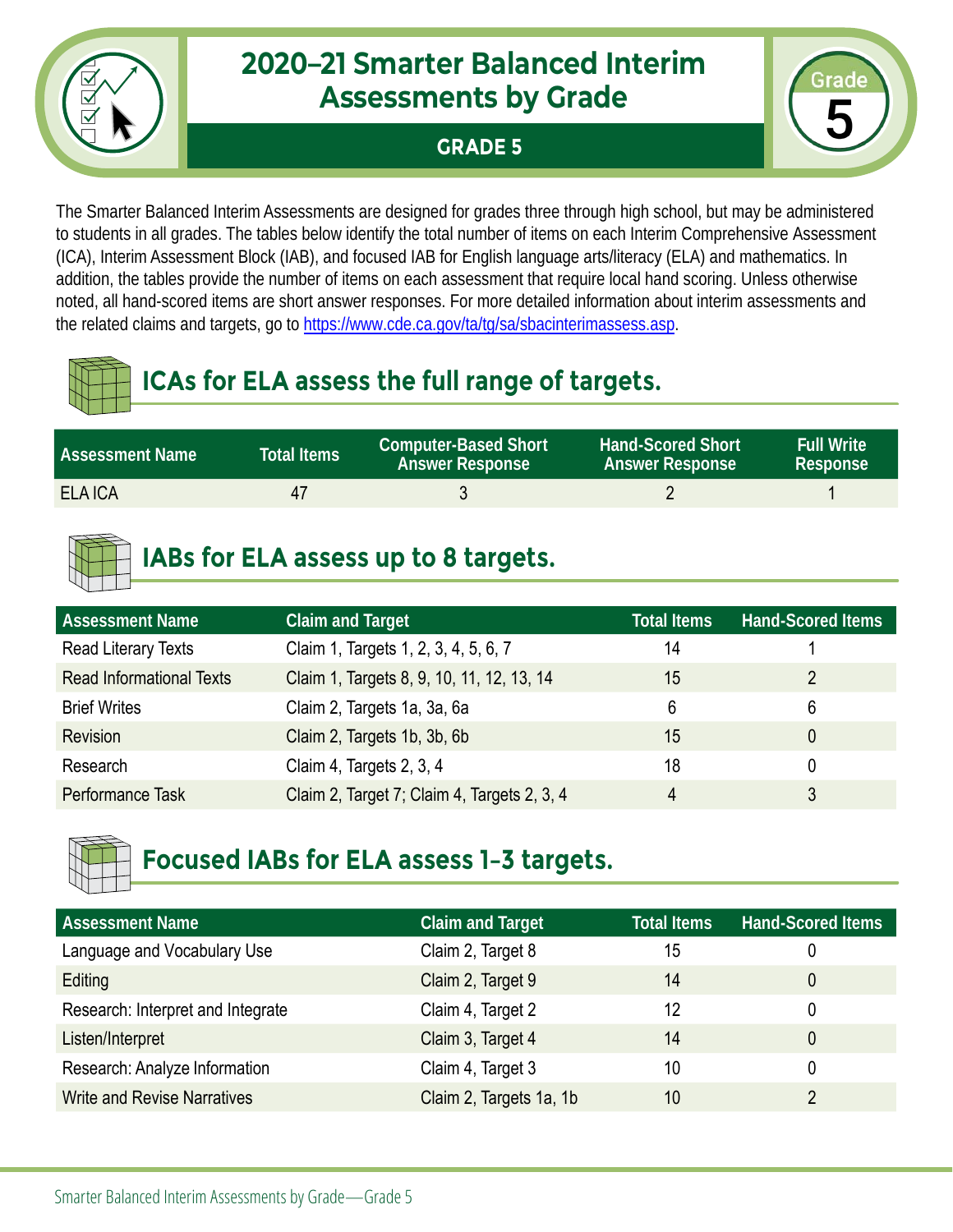| <b>Assessment Name</b> | Total Items | <b>Computer-Based Short</b><br><b>Answer Response</b> | <b>Hand-Scored Short</b><br><b>Answer Response</b> | <b>Full Write</b><br>Response |
|------------------------|-------------|-------------------------------------------------------|----------------------------------------------------|-------------------------------|
| Mathematics ICA        | 37          |                                                       |                                                    |                               |



#### **IABs for mathematics assess up to 8 targets.**

| <b>Assessment Name</b>                   | <b>Claim and Target</b>                  | <b>Total Items</b> | <b>Hand-Scored Items</b> |
|------------------------------------------|------------------------------------------|--------------------|--------------------------|
| <b>Operations and Algebraic Thinking</b> | Claim 1, Targets A, B                    | 15                 |                          |
| Number and Operations-Fractions          | Claim 1, Targets E, F                    | 15                 |                          |
| <b>Measurement and Data</b>              | Claim 1, Targets G, H, I                 | 14                 |                          |
| Number and Operations in Base Ten        | Claim 1, Targets C, D                    | 15                 |                          |
| Performance Task                         | A range of targets in Claims 2, 3, and 4 | 6                  | 4                        |



| <b>Assessment Name</b>                     | <b>Claim and Target</b> | <b>Total Items</b> | <b>Hand-Scored Items</b> |
|--------------------------------------------|-------------------------|--------------------|--------------------------|
| <b>Numerical Expressions</b>               | Claim 1, Target A       | 14                 |                          |
| Operations with Whole Numbers and Decimals | Claim 1, Target D       | 12                 | 0                        |
| Add and Subtract with Equivalent Fractions | Claim 1, Target E       | 15                 |                          |
| Geometry                                   | Claim 1, Targets J, K   | 13                 |                          |

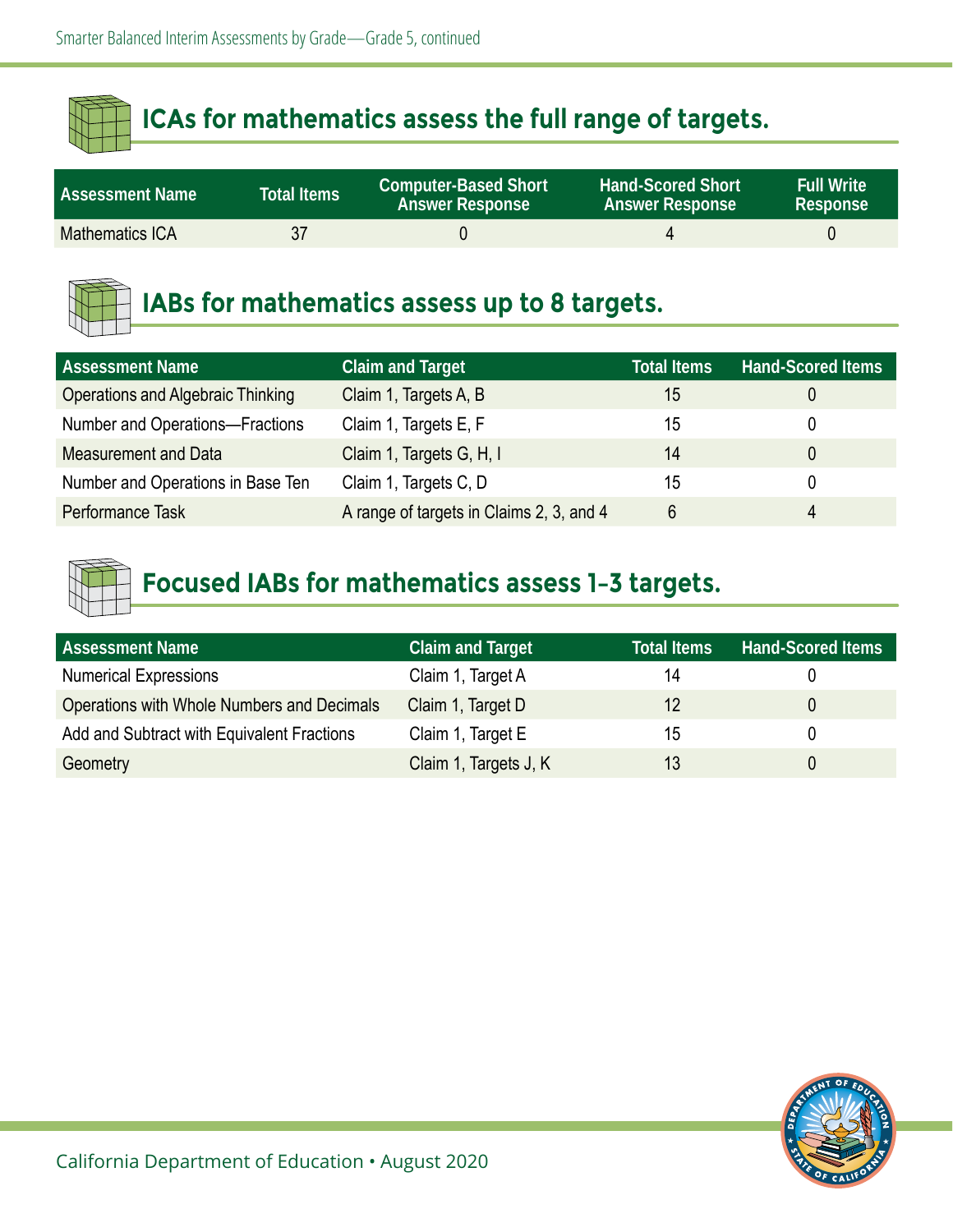

#### **GRADE 6**



The Smarter Balanced Interim Assessments are designed for grades three through high school, but may be administered to students in all grades. The tables below identify the total number of items on each Interim Comprehensive Assessment (ICA), Interim Assessment Block (IAB), and focused IAB for English language arts/literacy (ELA) and mathematics. In addition, the tables provide the number of items on each assessment that require local hand scoring. Unless otherwise noted, all hand-scored items are short answer responses. For more detailed information about interim assessments and the related claims and targets, go to [https://www.cde.ca.gov/ta/tg/sa/sbacinterimassess.asp.](https://www.cde.ca.gov/ta/tg/sa/sbacinterimassess.asp)

# **ICAs for ELA assess the full range of targets.**

| <b>Assessment Name</b> | <b>Total Items</b> | <b>Computer-Based Short</b><br><b>Answer Response</b> | <b>Hand-Scored Short</b><br><b>Answer Response</b> | <b>Full Write</b><br>Response |
|------------------------|--------------------|-------------------------------------------------------|----------------------------------------------------|-------------------------------|
| <b>ELA ICA</b>         | 47                 |                                                       |                                                    |                               |

# **IABs for ELA assess up to 8 targets.**

| <b>Assessment Name</b>          | <b>Claim and Target</b>                     | <b>Total Items</b> | <b>Hand-Scored Items</b> |
|---------------------------------|---------------------------------------------|--------------------|--------------------------|
| Read Literary Texts             | Claim 1, Targets 1, 2, 3, 4, 5, 6, 7        | 12                 |                          |
| <b>Read Informational Texts</b> | Claim 1, Targets 8, 9, 10, 11, 12, 13, 14   | 16                 |                          |
| <b>Brief Writes</b>             | Claim 2, Targets 1a, 3a, 6a                 | 6                  | 6                        |
| Revision                        | Claim 2, Targets 1b, 3b, 6b                 | 15                 |                          |
| Research                        | Claim 4, Targets 2, 3, 4                    | 18                 |                          |
| Performance Task                | Claim 2, Target 7; Claim 4, Targets 2, 3, 4 | 3                  |                          |



| <b>Assessment Name</b>                            | <b>Claim and Target</b> | <b>Total Items</b> | <b>Hand-Scored Items</b> |
|---------------------------------------------------|-------------------------|--------------------|--------------------------|
| Language and Vocabulary Use                       | Claim 2, Target 8       | 15                 | 0                        |
| Editing                                           | Claim 2, Target 9       | 14                 | 0                        |
| Research: Analyze and Integrate Information       | Claim 4, Target 2       | 10                 | 0                        |
| Listen/Interpret                                  | Claim 3, Target 4       | 15                 | 0                        |
| <b>Research: Evaluate Information and Sources</b> | Claim 4, Target 3       | 12                 | 0                        |
| <b>Write and Revise Narratives</b>                | Claim 2, Targets 1a, 1b | 11                 |                          |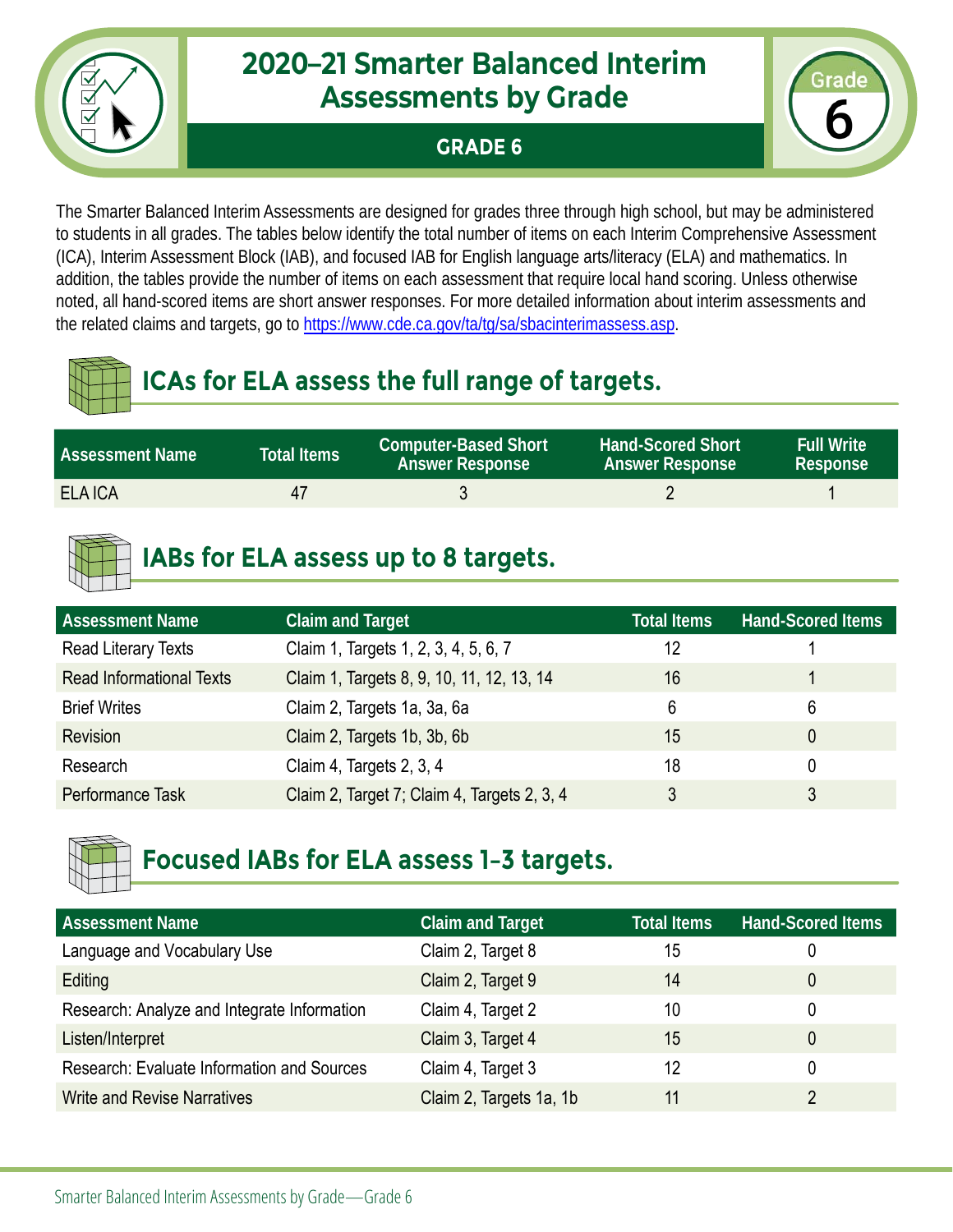| <b>Assessment Name</b> | Total Items | <b>Computer-Based Short</b><br><b>Answer Response</b> | <b>Hand-Scored Short</b><br><b>Answer Response</b> | <b>Full Write</b><br>Response |
|------------------------|-------------|-------------------------------------------------------|----------------------------------------------------|-------------------------------|
| <b>Mathematics ICA</b> | 36          |                                                       |                                                    |                               |



## **IABs for mathematics assess up to 8 targets.**

| <b>Assessment Name</b>           | <b>Claim and Target</b>                  | <b>Total Items</b> | <b>Hand-Scored Items</b> |
|----------------------------------|------------------------------------------|--------------------|--------------------------|
| The Number System                | Claim 1, Targets B, C, D                 | 15                 |                          |
| <b>Expressions and Equations</b> | Claim 1, Targets E, F, G                 | 16                 |                          |
| Performance Task                 | A range of targets in Claims 2, 3, and 4 |                    |                          |



| <b>Assessment Name</b>                 | <b>Claim and Target</b> | <b>Total Items</b> | <b>Hand-Scored Items</b> |
|----------------------------------------|-------------------------|--------------------|--------------------------|
| Ratios and Proportional Relationships  | Claim 1, Target A       | 13                 | 0                        |
| <b>Divide Fractions by Fractions</b>   | Claim 1, Target B       | 14                 | 0                        |
| One-Variable Expressions and Equations | Claim 1, Target F       | 14                 | 0                        |
| Dependent and Independent Variables    | Claim 1, Target G       | 11                 | 0                        |
| Geometry                               | Claim 1, Target H       | 14                 | 0                        |
| <b>Statistics and Probability</b>      | Claim 1, Targets I, J   | 13                 | 0                        |

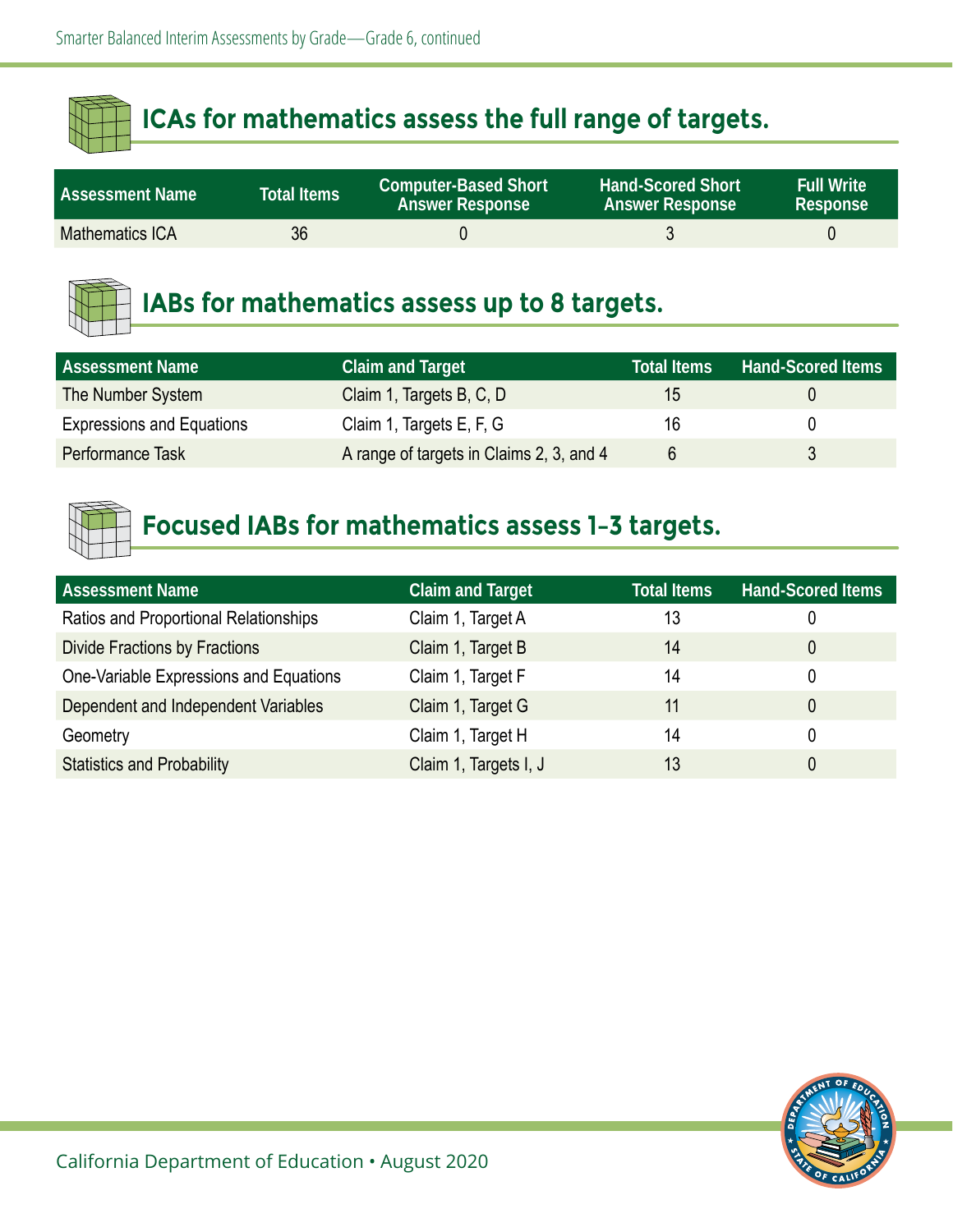

**GRADE 7**



The Smarter Balanced Interim Assessments are designed for grades three through high school, but may be administered to students in all grades. The tables below identify the total number of items on each Interim Comprehensive Assessment (ICA), Interim Assessment Block (IAB), and focused IAB for English language arts/literacy (ELA) and mathematics. In addition, the tables provide the number of items on each assessment that require local hand scoring. Unless otherwise noted, all hand-scored items are short answer responses. For more detailed information about interim assessments and the related claims and targets, go to [https://www.cde.ca.gov/ta/tg/sa/sbacinterimassess.asp.](https://www.cde.ca.gov/ta/tg/sa/sbacinterimassess.asp)

# **ICAs for ELA assess the full range of targets.**

| <b>Assessment Name</b> | Total Items <sup>1</sup> | <b>Computer-Based Short</b><br><b>Answer Response</b> | <b>Hand-Scored Short</b><br><b>Answer Response</b> | <b>Full Write</b><br>Response |
|------------------------|--------------------------|-------------------------------------------------------|----------------------------------------------------|-------------------------------|
| <b>ELA ICA</b>         | 48                       |                                                       |                                                    |                               |

# **IABs for ELA assess up to 8 targets.**

| <b>Assessment Name</b>          | <b>Claim and Target</b>                     | <b>Total Items</b> | <b>Hand-Scored Items</b> |
|---------------------------------|---------------------------------------------|--------------------|--------------------------|
| Read Literary Texts             | Claim 1, Targets 1, 2, 3, 4, 5, 6, 7        | 15                 |                          |
| <b>Read Informational Texts</b> | Claim 1, Targets 8, 9, 10, 11, 12, 13, 14   | 16                 |                          |
| <b>Brief Writes</b>             | Claim 2, Targets 1a, 3a, 6a                 | 6                  | 6                        |
| <b>Revision</b>                 | Claim 2, Targets 1b, 3b, 6b                 | 15                 |                          |
| Research                        | Claim 4, Targets 2, 3, 4                    | 18                 |                          |
| Performance Task                | Claim 2, Target 7; Claim 4, Targets 2, 3, 4 | 4                  |                          |



| <b>Assessment Name</b>                            | <b>Claim and Target</b> | <b>Total Items</b> | <b>Hand-Scored Items</b> |
|---------------------------------------------------|-------------------------|--------------------|--------------------------|
| Language and Vocabulary Use                       | Claim 2, Target 8       | 15                 | 0                        |
| Editing                                           | Claim 2, Target 9       | 13                 | 0                        |
| Research: Analyze and Integrate Information       | Claim 4, Target 2       | 11                 | 0                        |
| Listen/Interpret                                  | Claim 3, Target 4       | 15                 | 0                        |
| <b>Research: Evaluate Information and Sources</b> | Claim 4, Target 3       | 11                 | 0                        |
| <b>Write and Revise Narratives</b>                | Claim 2, Targets 1a, 1b | 10                 |                          |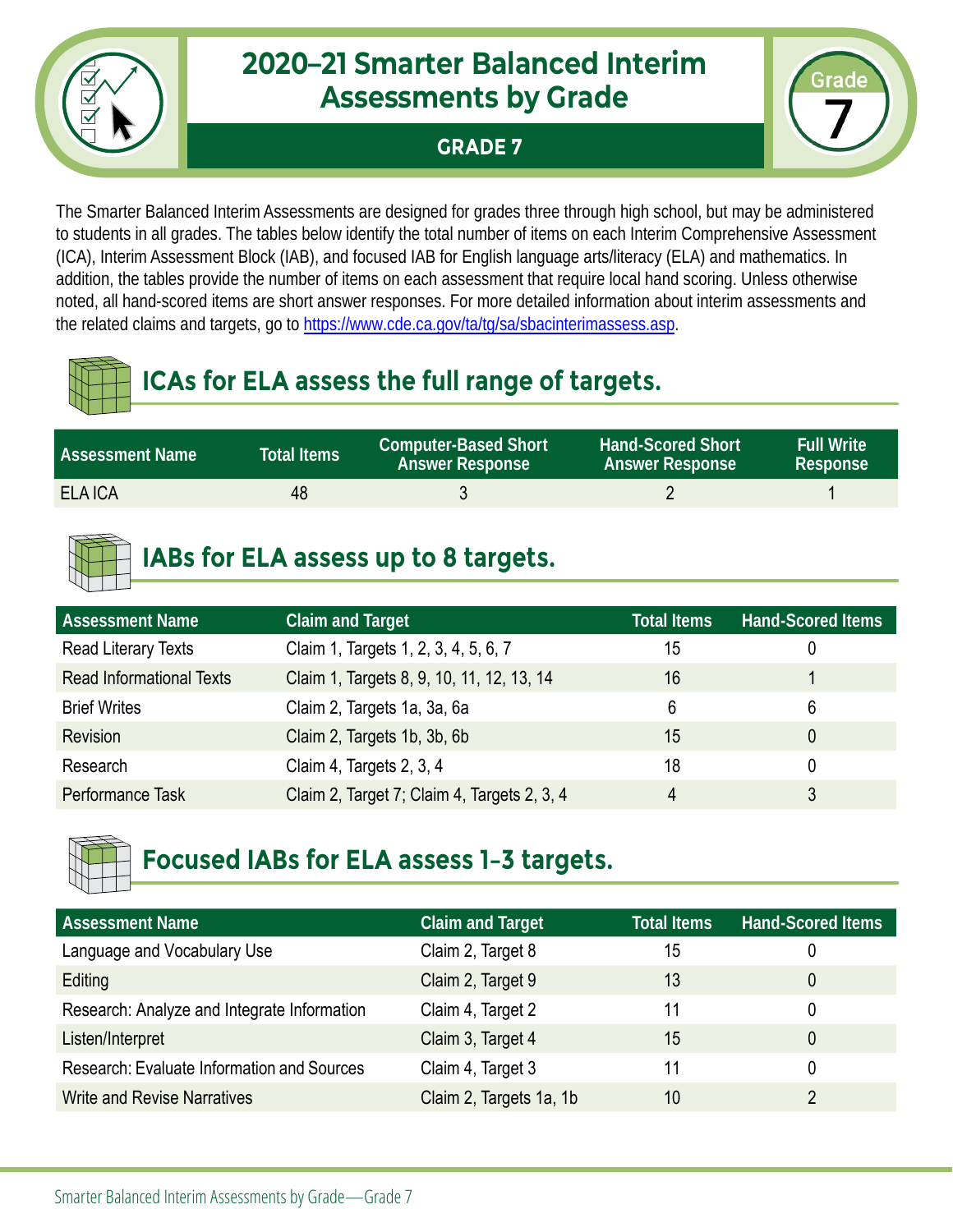| <b>Assessment Name</b> | <b>Total Items</b> | <b>Computer-Based Short</b><br><b>Answer Response</b> | <b>Hand-Scored Short</b><br><b>Answer Response</b> | <b>Full Write</b><br><b>Response</b> |
|------------------------|--------------------|-------------------------------------------------------|----------------------------------------------------|--------------------------------------|
| Mathematics ICA        | 37                 |                                                       |                                                    |                                      |



#### **IABs for mathematics assess up to 8 targets.**

| <b>Assessment Name</b>           | <b>Claim and Target</b>                  | <b>Total Items</b> | <b>Hand-Scored Items</b> |
|----------------------------------|------------------------------------------|--------------------|--------------------------|
| <b>Expressions and Equations</b> | Claim 1, Targets C, D                    | 16                 |                          |
| Geometry                         | Claim 1, Targets E, F                    |                    |                          |
| Performance Task                 | A range of targets in Claims 2, 3, and 4 |                    |                          |



| <b>Assessment Name</b>                     | <b>Claim and Target</b>  | <b>Total Items</b> | <b>Hand-Scored Items</b> |
|--------------------------------------------|--------------------------|--------------------|--------------------------|
| Ratios and Proportional Relationships      | Claim 1, Target A        | 13                 | 0                        |
| The Number System                          | Claim 1, Target B        | 14                 | 0                        |
| <b>Equivalent Expressions</b>              | Claim 1, Target C        | 10                 | 0                        |
| <b>Algebraic Expressions and Equations</b> | Claim 1, Target D        | 13                 | 0                        |
| Geometric Figures                          | Claim 1, Target E        | 11                 | 0                        |
| <b>Statistics and Probability</b>          | Claim 1, Targets G, H, I | 15                 | 0                        |

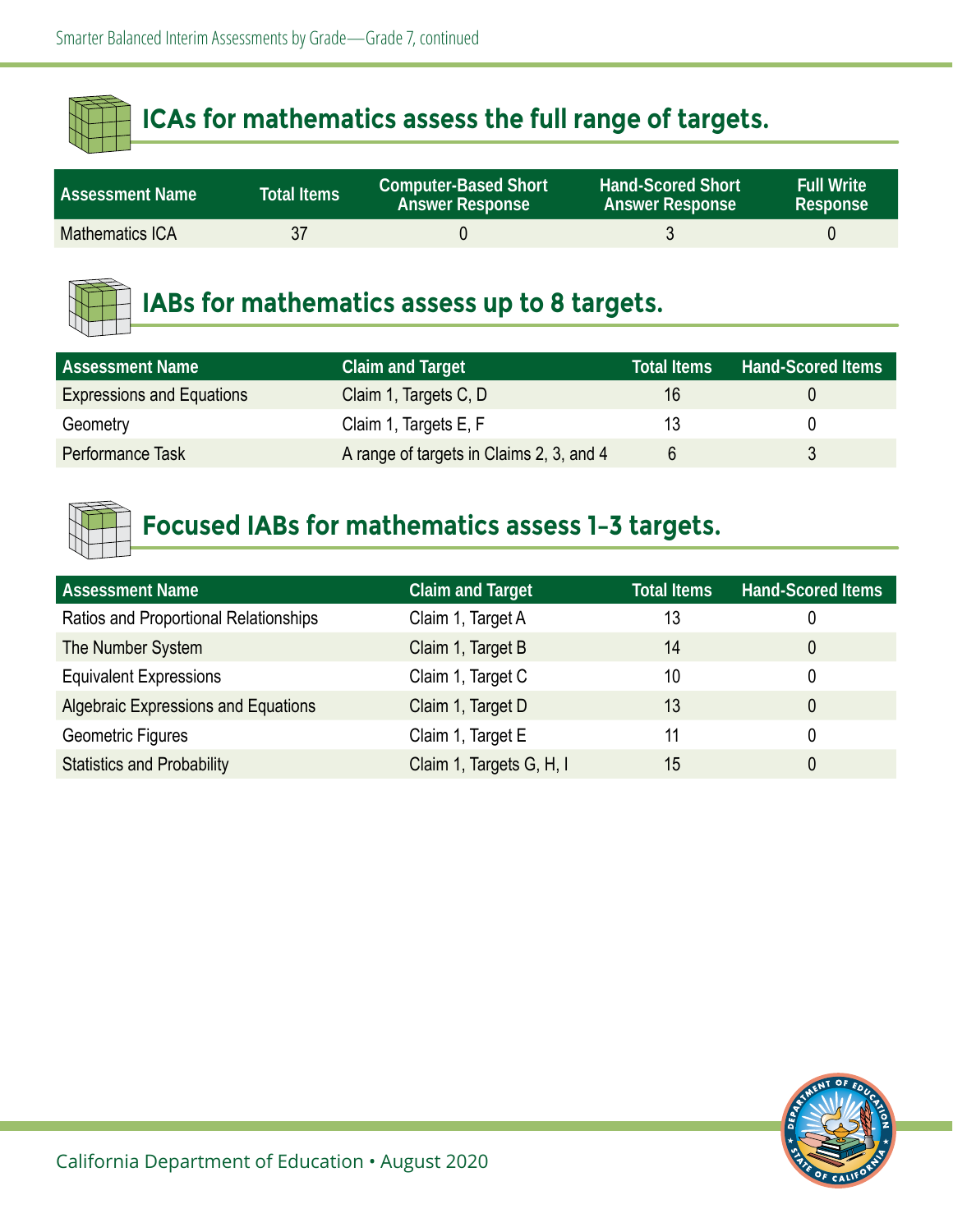#### **GRADE 8**



The Smarter Balanced Interim Assessments are designed for grades three through high school, but may be administered to students in all grades. The tables below identify the total number of items on each Interim Comprehensive Assessment (ICA), Interim Assessment Block (IAB), and focused IAB for English language arts/literacy (ELA) and mathematics. In addition, the tables provide the number of items on each assessment that require local hand scoring. Unless otherwise noted, all hand-scored items are short answer responses. For more detailed information about interim assessments and the related claims and targets, go to [https://www.cde.ca.gov/ta/tg/sa/sbacinterimassess.asp.](https://www.cde.ca.gov/ta/tg/sa/sbacinterimassess.asp)

# **ICAs for ELA assess the full range of targets.**

| <b>Assessment Name</b> | Total Items <sup>1</sup> | <b>Computer-Based Short</b><br><b>Answer Response</b> | <b>Hand-Scored Short</b><br><b>Answer Response</b> | <b>Full Write</b><br>Response |
|------------------------|--------------------------|-------------------------------------------------------|----------------------------------------------------|-------------------------------|
| <b>ELA ICA</b>         | 49                       |                                                       |                                                    |                               |

# **IABs for ELA assess up to 8 targets.**

| <b>Assessment Name</b>          | <b>Claim and Target</b>                     | <b>Total Items</b> | <b>Hand-Scored Items</b> |
|---------------------------------|---------------------------------------------|--------------------|--------------------------|
| <b>Read Literary Texts</b>      | Claim 1, Targets 1, 2, 3, 4, 5, 6, 7        | 16                 |                          |
| <b>Read Informational Texts</b> | Claim 1, Targets 8, 9, 10, 11, 12, 13, 14   | 16                 | 2                        |
| <b>Brief Writes</b>             | Claim 2, Targets 1a, 3a, 6a                 | 6                  | 6                        |
| Revision                        | Claim 2, Targets 1b, 3b, 6b                 | 15                 |                          |
| Research                        | Claim 4, Targets 2, 3, 4                    | 18                 | 0                        |
| Edit/Revise                     | Claim 2, Targets 1b, 3b, 6b, 8, 9           | 14                 |                          |
| Performance Task                | Claim 2, Target 7; Claim 4, Targets 2, 3, 4 | 4                  | 3                        |



| <b>Assessment Name</b>                            | <b>Claim and Target</b> | <b>Total Items</b> | <b>Hand-Scored Items</b> |
|---------------------------------------------------|-------------------------|--------------------|--------------------------|
| Research: Analyze and Integrate Information       | Claim 4, Target 2       | 12                 |                          |
| Listen/Interpret                                  | Claim 3, Target 4       | 15                 |                          |
| <b>Research: Evaluate Information and Sources</b> | Claim 4, Target 3       | 12                 |                          |
| <b>Write and Revise Narratives</b>                | Claim 2, Targets 1a, 1b | 10                 |                          |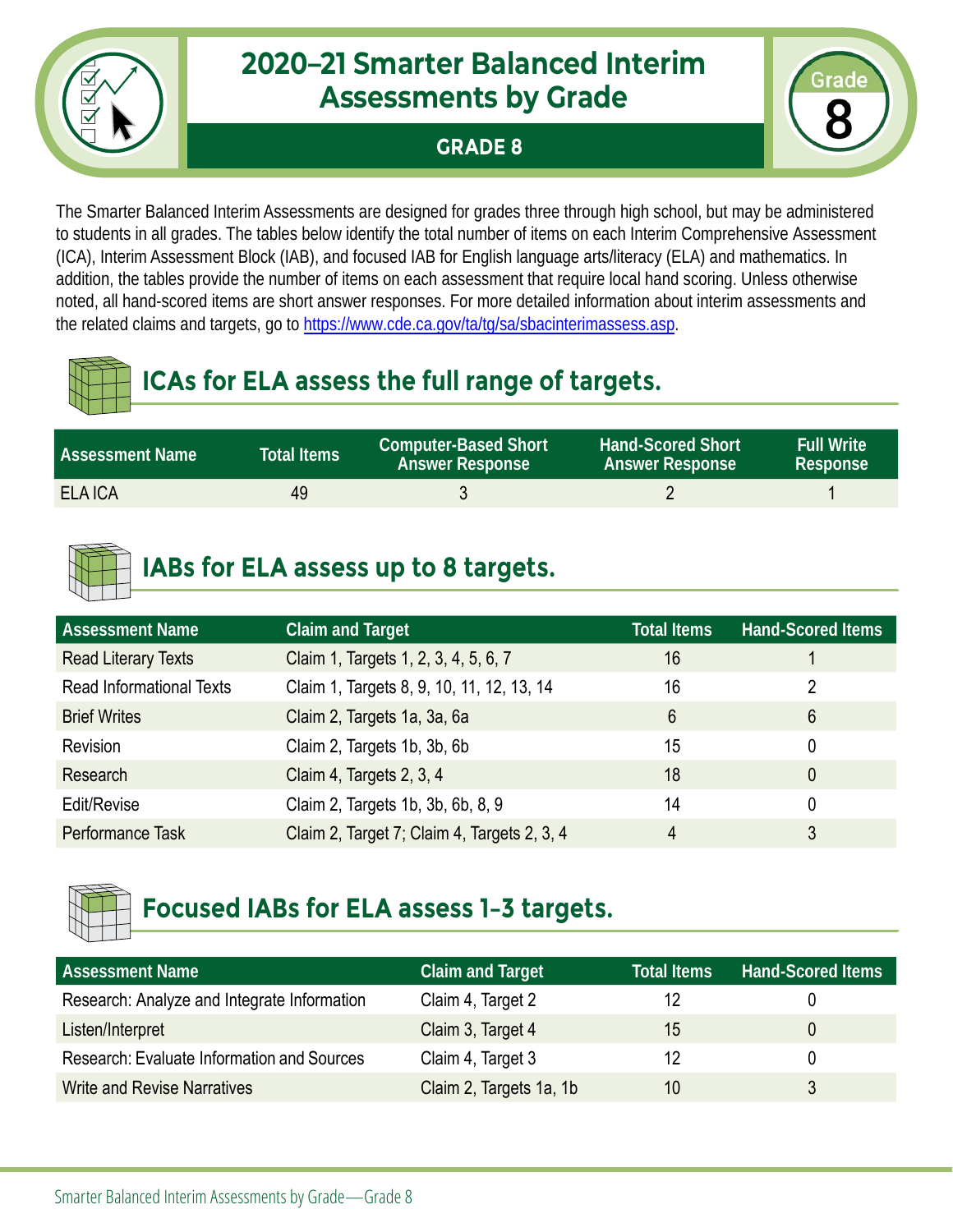| <b>Assessment Name</b> | Total Items | <b>Computer-Based Short</b><br><b>Answer Response</b> | <b>Hand-Scored Short</b><br><b>Answer Response</b> | <b>Full Write</b><br>Response |
|------------------------|-------------|-------------------------------------------------------|----------------------------------------------------|-------------------------------|
| <b>Mathematics ICA</b> | 37          |                                                       |                                                    |                               |



### **IABs for mathematics assess up to 8 targets.**

| <b>Assessment Name</b>    | <b>Claim and Target</b>                  | <b>Total Items</b> | <b>Hand-Scored Items</b> |
|---------------------------|------------------------------------------|--------------------|--------------------------|
| Expressions & Equations I | Claim 1, Targets B, C, D                 | 14                 |                          |
| Geometry                  | Claim 1, Targets G, H, I                 | 14                 |                          |
| Performance Task          | A range of targets in Claims 2, 3, and 4 |                    |                          |



| <b>Assessment Name</b>                                     | <b>Claim and Target</b> | <b>Total Items</b> | <b>Hand-Scored Items</b> |
|------------------------------------------------------------|-------------------------|--------------------|--------------------------|
| The Number System                                          | Claim 1, Target A       | 13                 |                          |
| Proportional Relationships, Lines,<br>and Linear Equations | Claim 1, Target C       | 10                 |                          |
| Analyze and Solve Linear Equations                         | Claim 1, Target D       | 12                 |                          |
| <b>Expressions &amp; Equations II</b>                      | Claim 1, Targets D, J   | 13                 |                          |
| <b>Functions</b>                                           | Claim 1, Targets E, F   | 15                 |                          |
| <b>Congruence and Similarity</b>                           | Claim 1, Target G       | 12                 |                          |

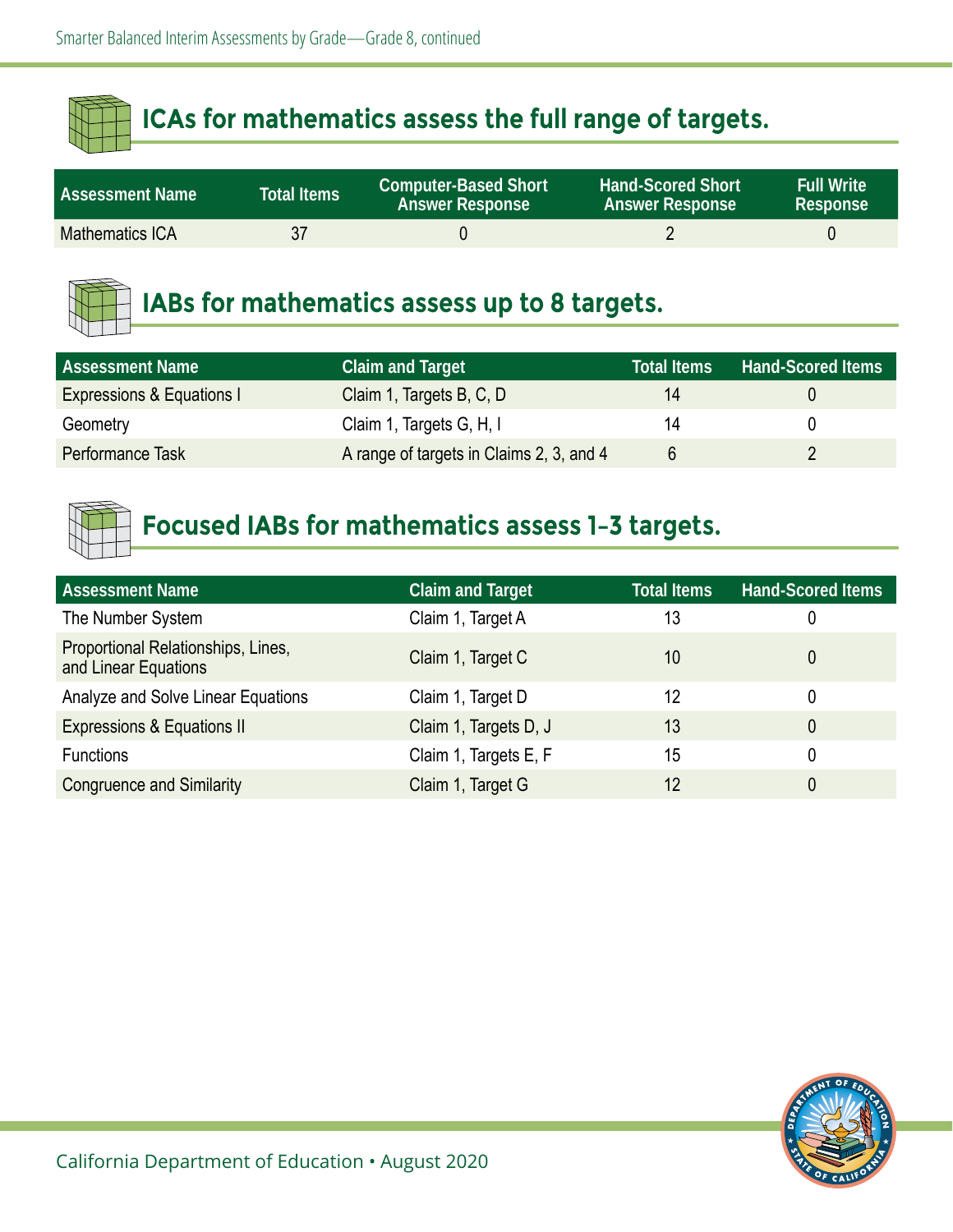

#### **HIGH SCHOOL**



The Smarter Balanced Interim Assessments are designed for grades three through high school, but may be administered to students in all grades. The tables below identify the total number of items on each Interim Comprehensive Assessment (ICA), Interim Assessment Block (IAB), and focused IAB for English language arts/literacy (ELA) and mathematics. In addition, the tables provide the number of items on each assessment that require local hand scoring. Unless otherwise noted, all hand-scored items are short answer responses. For more detailed information about interim assessments and the related claims and targets, go to [https://www.cde.ca.gov/ta/tg/sa/sbacinterimassess.asp.](https://www.cde.ca.gov/ta/tg/sa/sbacinterimassess.asp)

# **ICAs for ELA assess the full range of targets.**

| <b>Assessment Name</b> | <b>Total Items</b> | <b>Computer-Based Short</b><br><b>Answer Response</b> | <b>Hand-Scored Short</b><br><b>Answer Response</b> | <b>Full Write</b><br>Response |
|------------------------|--------------------|-------------------------------------------------------|----------------------------------------------------|-------------------------------|
| <b>ELA ICA</b>         | 49                 |                                                       |                                                    |                               |

# **IABs for ELA assess up to 8 targets.**

| <b>Assessment Name</b>          | <b>Claim and Target</b>                     | <b>Total Items</b> | <b>Hand-Scored Items</b> |
|---------------------------------|---------------------------------------------|--------------------|--------------------------|
| Read Literary Texts             | Claim 1, Targets 1, 2, 3, 4, 5, 6, 7        | 16                 |                          |
| <b>Read Informational Texts</b> | Claim 1, Targets 8, 9, 10, 11, 12, 13, 14   | 15                 | 2                        |
| <b>Brief Writes</b>             | Claim 2, Targets 1a, 3a, 6a                 | 6                  | 6                        |
| <b>Revision</b>                 | Claim 2, Targets 1b, 3b, 6b                 | 15                 |                          |
| Research                        | Claim 4, Targets 2, 3, 4                    | 18                 |                          |
| Performance Task                | Claim 2, Target 7; Claim 4, Targets 2, 3, 4 | 3                  |                          |



| <b>Assessment Name</b>                            | <b>Claim and Target</b> | <b>Total Items</b> | <b>Hand-Scored Items</b> |
|---------------------------------------------------|-------------------------|--------------------|--------------------------|
| Language and Vocabulary Use                       | Claim 2, Target 8       | 15                 | 0                        |
| Editing                                           | Claim 2, Target 9       | 15                 | 0                        |
| Research: Analyze and Integrate Information       | Claim 4, Target 2       | 10                 | 0                        |
| Listen/Interpret                                  | Claim 3, Target 4       | 15                 | 0                        |
| <b>Research: Evaluate Information and Sources</b> | Claim 4, Target 3       | 10                 | 0                        |
| <b>Write and Revise Narratives</b>                | Claim 2, Targets 1a, 1b | 10                 |                          |